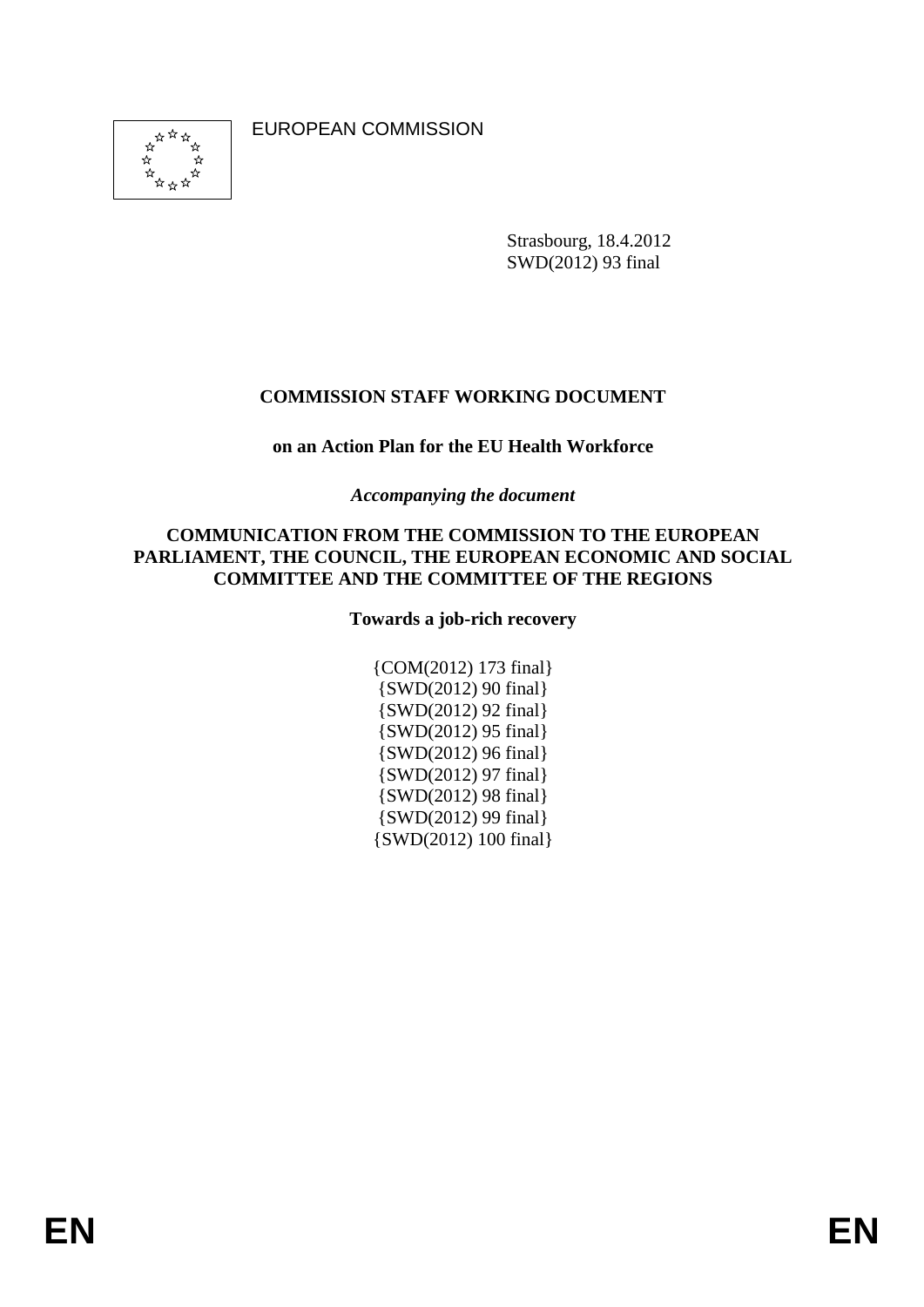## **COMMISSION STAFF WORKING DOCUMENT**

### **on an Action Plan for the EU Health Workforce**

#### *Accompanying the document*

### **COMMUNICATION FROM THE COMMISSION TO THE EUROPEAN PARLIAMENT, THE COUNCIL, THE EUROPEAN ECONOMIC AND SOCIAL COMMITTEE AND THE COMMITTEE OF THE REGIONS**

**Towards a job-rich recovery** 

### TABLE OF CONTENTS

| 2. |  |
|----|--|
| 3. |  |
| 4. |  |
|    |  |

**Disclaimer:** *This document is a European Commission staff working document for information purposes. It does not represent an official position of the Commission on this issue, nor does it anticipate such a position.*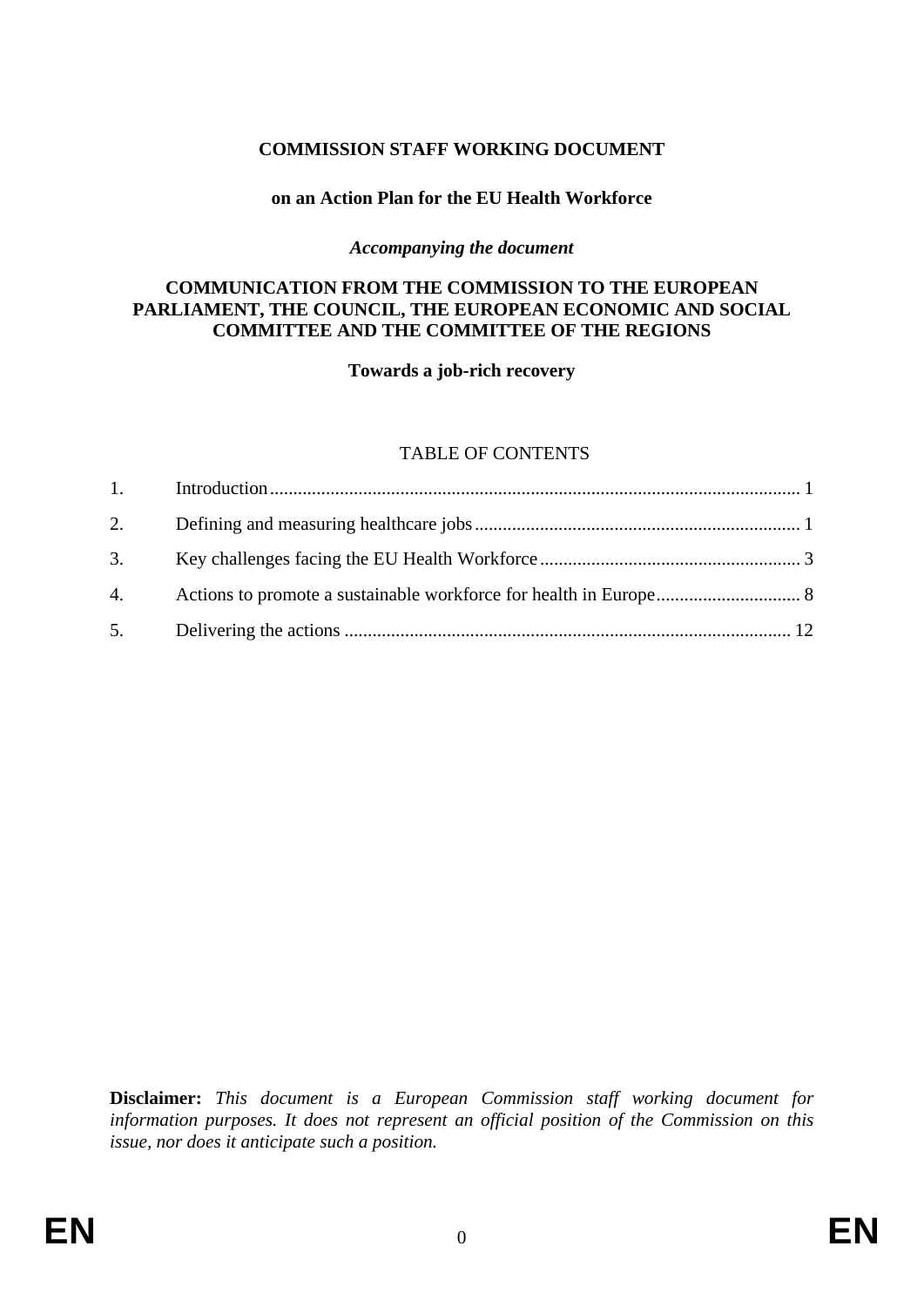# <span id="page-2-0"></span>**1. INTRODUCTION**

The healthcare sector constitutes one of the most significant sectors in the EU economy with an important employment potential due to an ageing population and increasing demand for healthcare.

However, the sector faces major challenges which are similar to all Member States: the health workforce itself is ageing with insufficient new recruits to replace those that are retiring, problems of retention due to demanding working conditions and relatively low pay in some health occupations. In addition, new care patterns to cope with chronic conditions of the elderly and the rise in new technologies will require new skills and competences.

Given the current tough budget constraints, health expenditures are under strong pressure to provide high quality healthcare cost effectively and to make fundamental reforms in the way in which they deliver healthcare. EU health systems need to find innovative solutions through new technologies, products and organisational changes which depend on **a high quality motivated health workforce of sufficient capacity and with the right skills to meet the growing demands of healthcare.** 

Recognising the European dimension of the challenges at hand, Members States agreed on the added value of EU action and European collaboration, inviting the Commission to propose an **action plan to assist Member States tackle the key challenges facing the health workforce in the medium to longer term**<sup>1</sup> .

This Commission Staff Working Document describes the contribution of the EU's health workforce to meet the 2020 employment target of 75% for women and men aged 20-64. It provides the rationale for measures proposed in the action plan, annexed to the accompanying Communication "Towards a job rich recovery", to assist Member States to address the shortages of the EU health workforce and boost job creation in the sector.

# <span id="page-2-1"></span>**2. DEFINING AND MEASURING HEALTHCARE JOBS**

The healthcare sector comprises workers primarily delivering healthcare services such as health professionals (doctors, nurses, midwives, pharmacists and dentists), allied health professionals, public health professionals, health management and administrative and support staff. Many people also work indirectly for the healthcare sector such as those employed in the healthcare industries and support services, pharmaceutical, medical device industries, health insurance, health research, e-Health, occupational health, spa etc<sup>2</sup>.

Health professionals can be salaried or self employed. In several countries<sup>3</sup> General Practicians and outpatient specialists are mostly independent self employed with private practices or are contracted by funds or hospitals to provide services.

<sup>1</sup> See conclusions of the 3053rd EPSCO Council meeting, Brussels, 7 December 2010, *Investing in Europe's health workforce of tomorrow: Scope for innovation and collaboration.* <sup>2</sup>

Alcimed (2010), Study on Healthcare Services, Sectors and Products in Europe for the European Commission, Final Report  $F<sub>e</sub>$ February 2010

AT, BE, DK, FR, DE, EL, NL, LU, SK – European Economy, Joint Report on Health Systems, December 2010cf. p. 111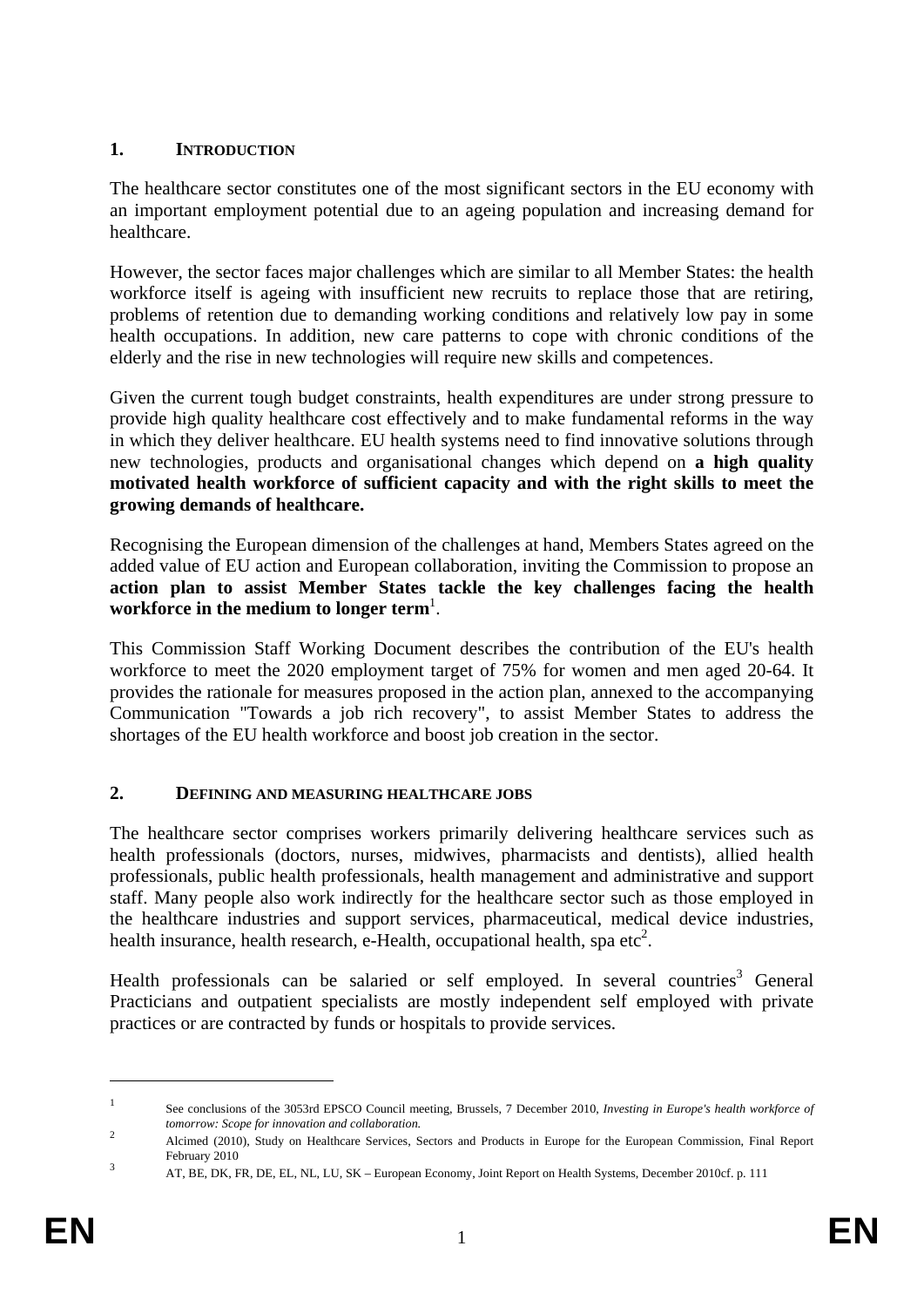The healthcare workforce thus makes up a large part of the so-called "white jobs" which also include professionals delivering social care services.

A modern and innovative healthcare sector is a driver for economic growth as keeping people healthy benefits productivity and competitiveness. The healthcare sector is also a key driver for research and development and absorbs the highest amount of innovative products and services.

Healthcare is a highly labour intensive activity and one of the largest sectors in the EU: in 2010 there were around 17, 1 million jobs in the healthcare sector which accounted for 8% of all jobs in EU-27<sup>4</sup>. The number of jobs in the sector increased by 21% between 2000-2010 creating 4 million new jobs. Even during the economic crisis, employment in the healthcare sector has continued to grow: while overall employment fell by 5 million people over the period 2008-2010, the healthcare sector increased its share of total employment by half a percentage point, creating more than  $770\,000$  new jobs<sup>5</sup>.

Most importantly, this positive trend is reflected across all age groups and includes a 3% rise in the employment of young people when youth employment fell by 11.3 % in the economy overall<sup>6</sup>.





Source: based on Eurostat Labour Force Statistics for NACE Rev.2 sectors 86 and 87

As regards the level of education, the health and social work<sup>7</sup> sector employs a higher than average number of highly educated people. According to Eurofound's data on working conditions<sup>8</sup>, more than 55% of people employed in this sector hold at least a post-secondary degree whereas the average for all sectors is below 33%.

<sup>4</sup> Eurostat (2011) NACE Rev.2 categories 86 & 87

<sup>5</sup> Eurostat (2011) NACE Rev.2 categories 86 & 87

<sup>6</sup> Eurostat (2011)

<sup>7</sup> Disaggregated data for the healthcare sector only are not available

<sup>8</sup> Eurofound (2010)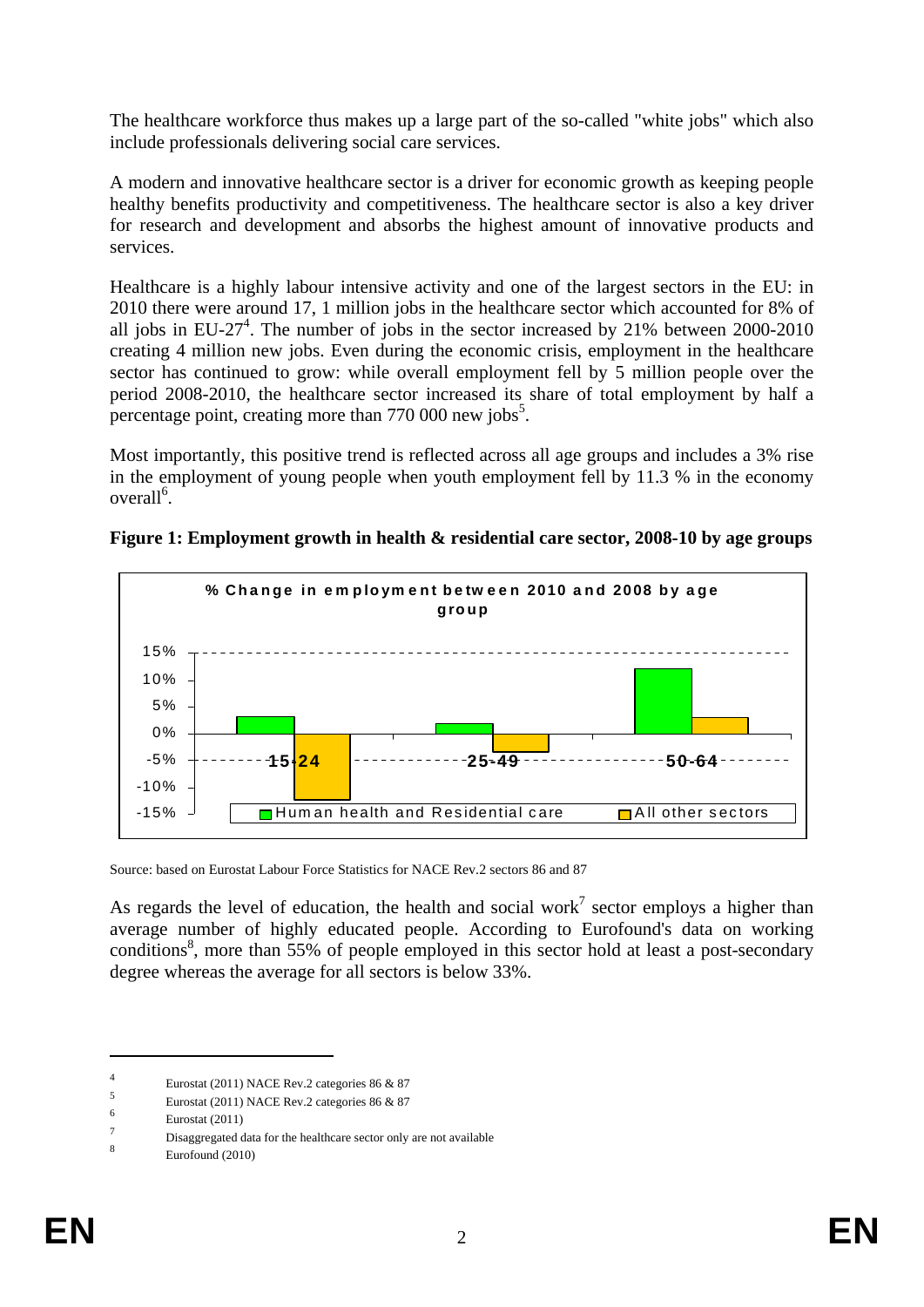The employment trend observed so far in the healthcare and social sector will continue<sup>9</sup>. It will remain a growing sector according to the forthcoming CEDEFOP skills forecasts<sup>10</sup>, even though employment growth will be more modest compared to 2000-2010. More than 1 million new jobs are expected to be created between 2010-2020. The growth rate in this sector is projected to be 5%, which is higher than EU average slightly above 3%. There will be about 7 million additional job openings between 2010-2020 due to replacement needs. Together with net employment change around 8 million of total job openings are projected. Most jobs will require highly qualified people (more than 5 million) while the need for medium qualified personnel will remain rather significant (around 3 million). Around 200 000 job openings will be for low qualified people.

## <span id="page-4-0"></span>**3. KEY CHALLENGES FACING THE EU HEALTH WORKFORCE**

### **Labour demand will increase as the population ages…**

The demand for healthcare will increase dramatically with Europe's ageing population. The number of elderly persons aged 65 and over is projected to almost double over the next 50 years, from 87 million in 2010 to 152,7 million in  $2060^{11}$ . Long-term and formal care is likely to increase with an expected reduction in the availability of informal carers, for example as a result of changing family structures.

### **… with consequences for future skills and competences…**

These demographic changes will have significant consequences on the way in which healthcare systems respond to patient needs. The increasing numbers of elderly people with multiple chronic conditions will require new treatments and new care delivery models and necessitate changes in skill mixes and new ways of working for health professionals.

## **… while the number of health professionals decreases…**

Most Member States are currently facing critical workforce shortages - in certain health professions and medical specialisations or geographic areas – which could be exacerbated if no action is taken. The retirement bulge is drastically shrinking the EU's healthcare workforce. In 2009, about 30% of all doctors in the EU were over 55 years of age and by 2020 more than 60 000 doctors or 3.2% of all European doctors are expected to retire annually. Based on data collected by some Member  $Sates^{12}$  the average age of nurses employed today is between 41-45 years.

<u>.</u>

<sup>9</sup> Disaggregated data for the healthcare sector only are not available

<sup>10</sup> Based on new CEDEFOP skills demand and supply forecast in 2012 (http://www.cedefop.europa.eu/EN/about-

cedefop/projects/forecasting-skills-demand-and-supply/skills-forecast.apx)<br>
Eurostat: Europop2010 population projections (online data code: proj\_10c2150p)<br>
Based on data collected from 6 MS: DE, DK, IE, FR, SE, UK. (http:/ [systems/health-workforce/facts-and-figures,](http://www.euro.who.int/en/what-we-do/health-topics/Health-systems/health-workforce/facts-and-figures)  [http://www.icn.ch/images/stories/documents/pillars/sew/DATASHEET\\_SUMMARY\\_NURSING\\_PROFILE\\_2011.pdf](http://www.icn.ch/images/stories/documents/pillars/sew/DATASHEET_SUMMARY_NURSING_PROFILE_2011.pdf)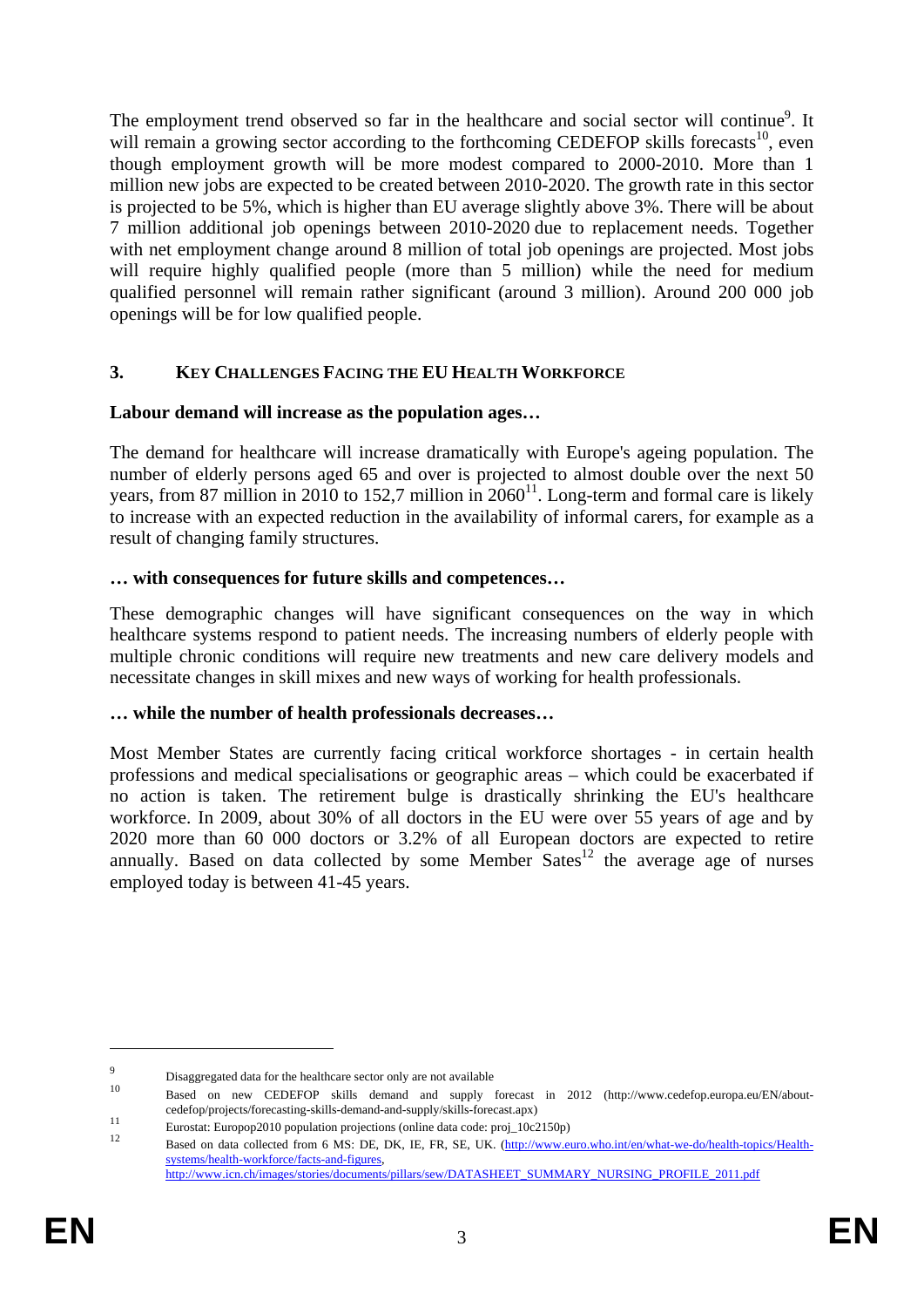

**Figure 2: Number of physicians by age group in 17 EU member States in 2004 and 2008** 

Source: Eurostat, 2011. Absolute numbers. Data available from 17 MS: AT, BE, CZ, DK, DE, ES, FI, FR, HU, IT, LV, LT, NL, RO, SK, SE, UK – note that for F, NL and IT data refers to professionally active doctors who may or may not have direct contact with a patient.

## **… and difficulties to recruit and retain healthcare staff**

This retirement bulge risks not being offset by a sufficient number of new healthcare professionals. Not enough young recruits are coming through the system to replace those who leave: In Italy, 13 400 nurses were due to retire in 2010, but only 8500 nurses graduated in 2008-2009. Germany is facing serious difficulties in training sufficient number of graduates, Slovakia has insufficient nurses, midwives, physiotherpists, radiological assistants and paramedics and Hungary faces serious bottlenecks in supply caused by reductions in nurse training. Unfilled specialist training places are reported in Romania, France, Hungary and Austria<sup>13</sup>. The health labour market has to compete with other employers for the younger generations making career choices. On the other hand, people who have recently left the health workforce to take up other types of jobs, may consider returning to the health sector because of greater job security.

Evidence from some countries shows an increasing turnover in the health professions. Low pay, but also non financial factors such as long working hours, stress or difficult work life balance constitute reasons for healthcare workers to leave their jobs $14$ . Preliminary findings from one the largest nursing workforce studies ever conducted in Europe and the USA, *Nurse Forecasting in Europe (RN4Cast)*15, confirm that, despite considerable differences in health

<sup>13</sup> M. Wismar, C. B. Maier, I. A. Glinos, G. Dussault and J. Figueras (eds., 2011), Health professional mobility and health systems. Evidence from 17 European countries, Observatory Study Series No. 23, European Observatory on Health Systems and Policies, [WHO Regional Office for Europe, Copenhagen.](http://www.euro.who.int/__data/assets/pdf_file/0017/152324/e95812.pdf) (http://www.euro.who.int/ data/assets/pdf file/0017/152324/e95812.pdf)<br>[More detailed analysis can be found in the Emplo](http://www.euro.who.int/__data/assets/pdf_file/0017/152324/e95812.pdf)yment in Europe 2009 report and the Second Biennial Report

of general interest, 2011 [\(http://ec.europa.eu/social/main.jsp?catId=794&langId=en&pubId=5940&type=2&furtherPubs=yes\).](http://ec.europa.eu/social/main.jsp?catId=794&langId=en&pubId=5940&type=2&furtherPubs=yes)<br>RN4CAST (forthcoming 2012), Nurse forecasting: Human resources planning in nursing. 12 European countri Finland, Germany, Greece, Ireland, Norway, Poland, Spain, Sweden, Switzerland and Netherlands) and also USA, China, Botswana and South Africa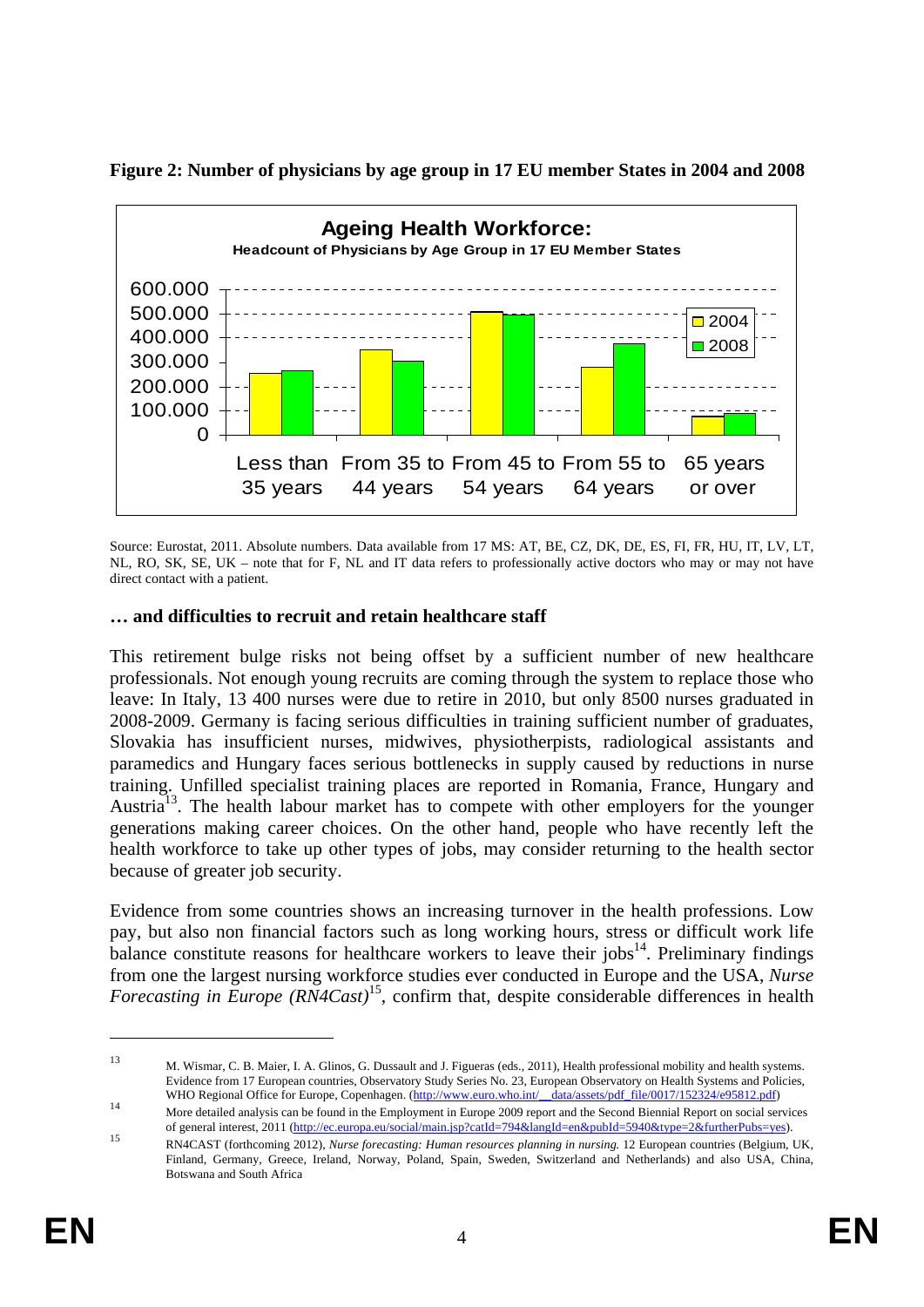systems, all twelve European countries studied face problems of nurse burnout and dissatisfaction due to working conditions. Many European nurses report they intend to leave their hosptial positions, from 19 % in the Netherlands, rising to 49% in Finland and Greece.

The issue of work life balance is all the more relevant in the healthcare sector as the participation of women in the workforce has historically been significant and is increasing. Overall, there were more than 13,1 million women working in the healthcare sector in 2010, making up up more than three quarters of the health workforce in the  $EU^{16}$ . In many Member States the intake of women to medical schools is now over 50%. However, so far, this growing feminization of the healthcare workforce has not always been properly reflected in measures to improve the reconciliation of professional and private life. It is a factor which might increase the difficulties to retain the healthcare workforce in the future.

Moreover, although skill levels are relatively high and working conditions are often demanding (for instance, night and shift work), overall wage levels in the health and social services sectors tend to be lower than in other sectors of the economy. This tendency, which is related to the high rate of female employment in the sector and to the gender pay gap, is becoming more pronounced<sup>17</sup> and may be regarded as another disincentive to work in this sector.

The working conditions and the level of wages of the healthcare workforce may be affected longer term by the current economic crisis. There is recent and worrying evidence that the cost containment measures to reduce public expenditure is profoundly affecting the recruitment and retention of healthcare staff and in particular nurses, the largest health profession, in almost half of EU 27<sup>18</sup>. Maintaining an adequate supply and quality of healthcare services under severe budget constraints is thus a key issue to be addressed by policy makers.

# **… resulting in worsening healthcare labour shortages**

Without further measures to meet these challenges, the Commission estimates a potential shortfall of around 1 million healthcare workers by 2020 rising up to 2 million if long term care and ancillary professions are taken into account<sup>19</sup>. This means around  $15\%$  of total care will not be covered<sup>20</sup> compared to 2010.

Potential shortfalls might worsen the working conditions and increase pressures on the healthcare workforce raising concerns over the impacts on patient safety and quality of care.

#### **Table 1: SHORTAGES IN SELECTED EU MEMBER STATES**

| <b>Country</b>  |                                                                                |
|-----------------|--------------------------------------------------------------------------------|
| <b>Bulgaria</b> | There is an acute shortage of nurses and medical specialists (in particular of |

<sup>16</sup> Eurostat (2011), NACE Rev.2 categories 86 & 87

<u>.</u>

<sup>17</sup> More detailed analysis can be found in the Employment in Europe 2009 report and the Second Biennial Report on social services

of general interest, 2011 [\(http://e](http://ec.europa.eu/social/main.jsp?catId=794&langId=en&pubId=5940&type=2&furtherPubs=yes)c.europa.eu/social/main.jsp?catId=794&langId=en&pubId=5940&type=2&furtherPubs=yes).<br>
Buropean Federation o[f Nurses](http://ec.europa.eu/social/main.jsp?catId=794&langId=en&pubId=5940&type=2&furtherPubs=yes) (2011), Caring in Crisis: The Impact of the Financial Crisis on Nurses a *Comparative Overview of 34 European Countries*

<sup>&</sup>lt;sup>19</sup><br>These figures are subject to several assumptions and hypotheses.<br><sup>20</sup>

<sup>20</sup> *An Agenda for new skills and jobs: A European contribution towards full employment*, COM (2010) 682 final.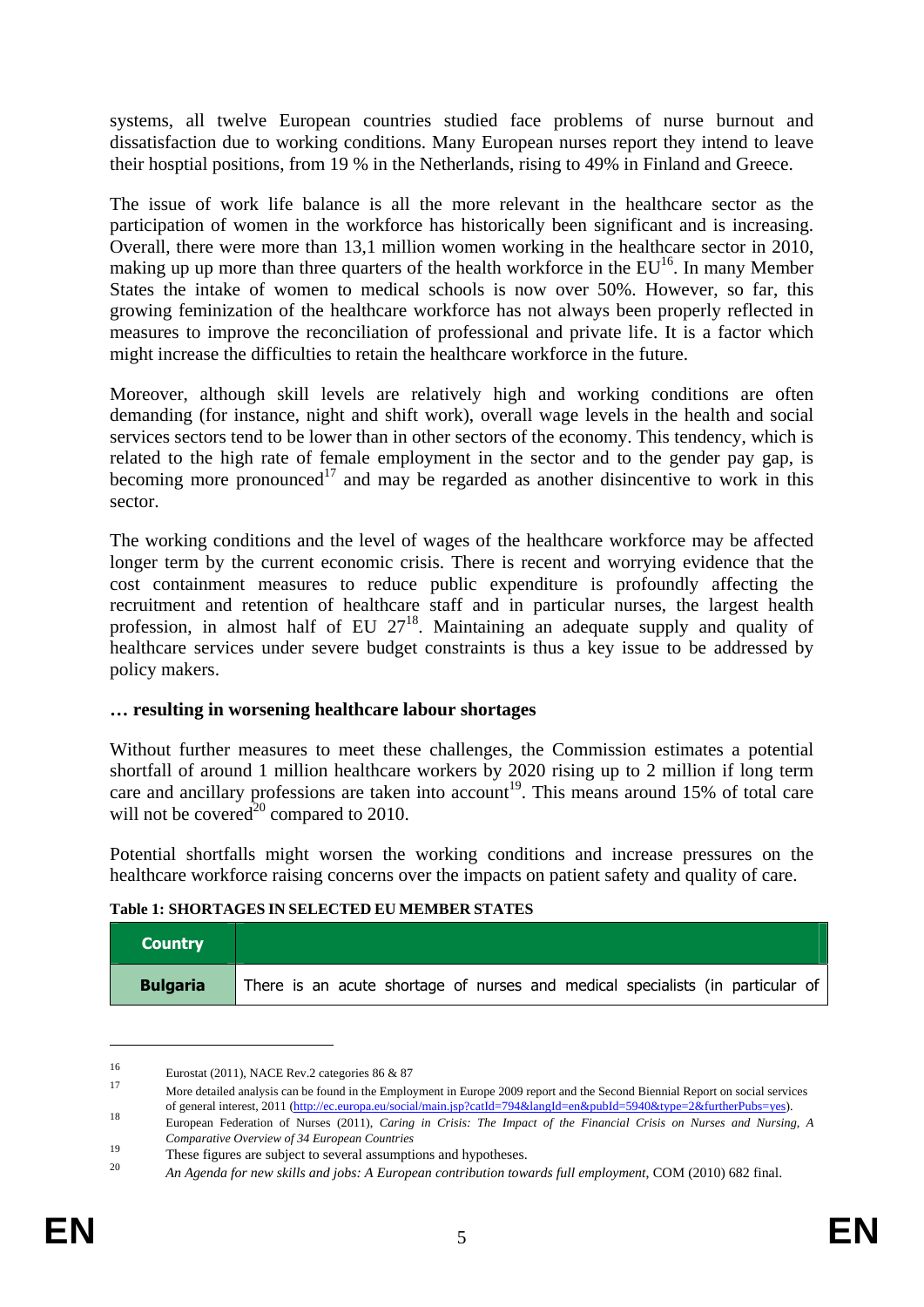|                    | anaesthesiologists, gynaecologists and paediatricians).                                                                                                                                                                                                                                                                                                                                                                                                                                                     |  |  |
|--------------------|-------------------------------------------------------------------------------------------------------------------------------------------------------------------------------------------------------------------------------------------------------------------------------------------------------------------------------------------------------------------------------------------------------------------------------------------------------------------------------------------------------------|--|--|
| <b>Finland</b>     | Shortages are particularly severe in health centres in remote rural municipalities.<br>Significant shortage among dentists. 235,450 additional vacancies in the healthcare<br>and social sector projected over the period 2008-2025.                                                                                                                                                                                                                                                                        |  |  |
| <b>France</b>      | Shortages of obstetrics and gynaecologists. Geographic misdistribution of<br>physicians and nurses                                                                                                                                                                                                                                                                                                                                                                                                          |  |  |
| <b>Germany</b>     | Shortage of 17,000 doctors in 2010, rising to 45,000 doctors by 2020 and 165,000<br>by 2030. Projections for other health professions: 150,000 in 2020, rising to<br>800,000 in 2030. There is also a shortage of elderly care nurses.                                                                                                                                                                                                                                                                      |  |  |
| <b>Hungary</b>     | 19% of available posts of public health physicians were vacant and 13% of posts of<br>physicians in 2008.                                                                                                                                                                                                                                                                                                                                                                                                   |  |  |
| <b>Netherlands</b> | Shortages of doctors in the mental healthcare sector, dental surgeons,<br>gastroenterologists, nuclear physicians, nurses in homes for the elderly and in<br>nursing homes.                                                                                                                                                                                                                                                                                                                                 |  |  |
| <b>Spain</b>       | Forecasting shortfall of 14 % of medical specialists (including GPs) by 2025.<br>Persistent shortages of specialists in anaesthetics, orthopaedic and traumatic<br>surgery, paediatric surgery, reconstructive surgery, family and community<br>medicine, paediatrics, radiology and urology.                                                                                                                                                                                                               |  |  |
| <b>UK</b>          | Severe shortages of 35 specific health-related professions, including medical<br>practitioners, specialist nurses, midwifes and therapists. Vacancy rates pharmacy<br>(5.3% vacancy rate), other physiological sciences (7.6%), and respiratory<br>physiology (6%). Estimates for 2014 the average number of entry-level posts for<br>specialty training will be around 6511. Unless training posts are revised accordingly,<br>there might be a shortage of GP and medical specialists of more than 6,000. |  |  |

Source: European Commission (forthcoming in 2012), Feasibility Study EU level collaboration on forecasting health workforce needs, workforce planning and health workforce trends

### **Table 2: ESTIMATED SHORTAGE IN HEALTHCARE SECTOR BY 2020**

| <b>Health professionals or</b><br>other health workers | <b>Estimated shortage by 2020</b> | <b>Estimated percentage of</b><br>care not covered |
|--------------------------------------------------------|-----------------------------------|----------------------------------------------------|
| Physicians                                             | 230.000                           | 13,5%                                              |
| Dentists, pharmacists and                              |                                   |                                                    |
| physiotherapists                                       | 150.000                           | 13,5%                                              |
| <b>Nurse</b>                                           | 590.000                           | 14,0%                                              |
| <b>Total</b>                                           | 970.000                           | 13,8%                                              |

Source: European Commission

Many Member States also face the challenge of shortages caused by **an unequal distribution of health professionals** within their country, raising serious concerns over the availability of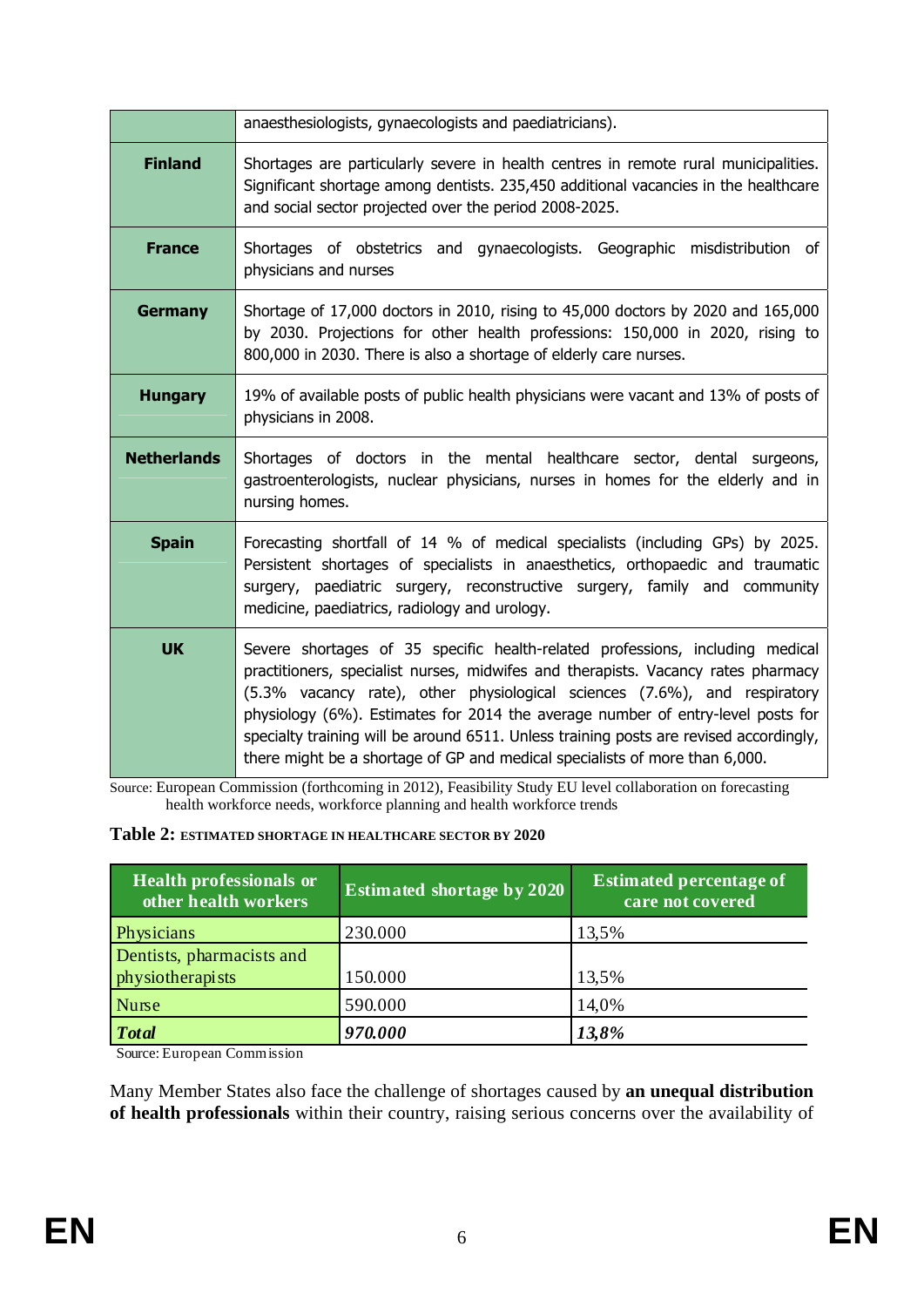healthcare in certain regions. The EU research project on *Health Professional Mobility and Health Systems (PROMeTHEUS)*<sup>21</sup> provides evidence from 17 European countries, that there is an undersupply of health professionals in rural and sparsely populated areas, for example in Denmark, Finland, France, Germany, Romania, and an oversupply of doctors in some urban areas, particularly in Germany, and an oversupply of nurses in Belgium.

In addition, the number of medical specialists is increasing much more rapidly than generalist practitioners<sup>22</sup>. This trend is raising concerns about the access to care for certain population groups. Many countries are therefore looking to improve the attractiveness of general practice as well as the development of new roles other healthcare providers.

With regard to mobility of health professionals within the EU, the PROMeTHEUS research concludes there are significant differences in cross-border movements with a clear east-west asymmetry for doctors, nurses and dentists. While all 27 Member States experienced migration of health professionals, western and northern Member States are simultaneously receiving health professionals from other countries. However, based on the limited data available, outflows have rarely exceeded 3% of the domestic workforce, although there are serious shortages in certain medical specialists in some countries.

The EU faces competition from other countries as many health professionals migrate to non-EU countries: for example, health workers migrate to the United States, Australia, New Zealand and Canada and the inflows of foreign doctors with long-term permits have also increased markedly in Switzerland  $(+70\%$  between 2001 and 2008), mainly from Germany<sup>23</sup>. Forthcoming findings from the EU project *Mobility of Health Professionals (MoHPRof<sup>24</sup>)* will improve understanding of the complex phenomenon of international migration of health workers in 25 countries with a focus on migration within, to and from the EU.

The high outflow of health professionals ("brain drain") has provoked policy debates on the impact on healthcare systems in some Member States, reinforcing the need for accurate and comparable data on mobility and migration flows in the EU to develop policy responses based on evidence.

Health workforce shortages in many Member States have increased the reliance on the recruitment of healthcare professionals from outside the EU. National patterns of migration flows of doctors coming from outside the EU vary widely: out of 10 Member States, nearly 30% of all migrant doctors come from outside the EU in Austria, Belgium, Denmark, Germany, Netherlands and Poland. This figure rises to 60% in France and Italy and to 80% in Ireland and the  $UK^{25}$ . To mitigate the negative effects of migration on fragile health systems, Member States are committed to the 2010 WHO Global Code on the international recruitment of health personnel, currently in its implementation phase.

<sup>21</sup> M. Wismar, C. B. Maier, I. A. Glinos, G. Dussault and J. Figueras (eds., 2011), Health professional mobility and health systems. Evidence from 17 European countries, Observatory Study Series No. 23, European Observatory on Health Systems and Policies, WHO Regional Office for Europe, Copenhagen. (http://www.euro.who.int/\_data/assets/pdf\_file/0017/152324/e95812.pdf)<br>OECD report 2010 "Health at a Glance", http://www.oecd.org/health/healthataglance/europe<br>OECD policy brief

<sup>&</sup>lt;sup>24</sup> EU project, Mobility of Health Professionals (MoHPRof),  $\frac{http://www.mohprof.eu/LIVE/25}$ 

<sup>25</sup> Gilles Dussault, Inês Fronteire and Jorge Cabral (2009) Instituto de Higiene e Medicina Tropical, Lisbon, Migration of health personnel in the WHO European Region.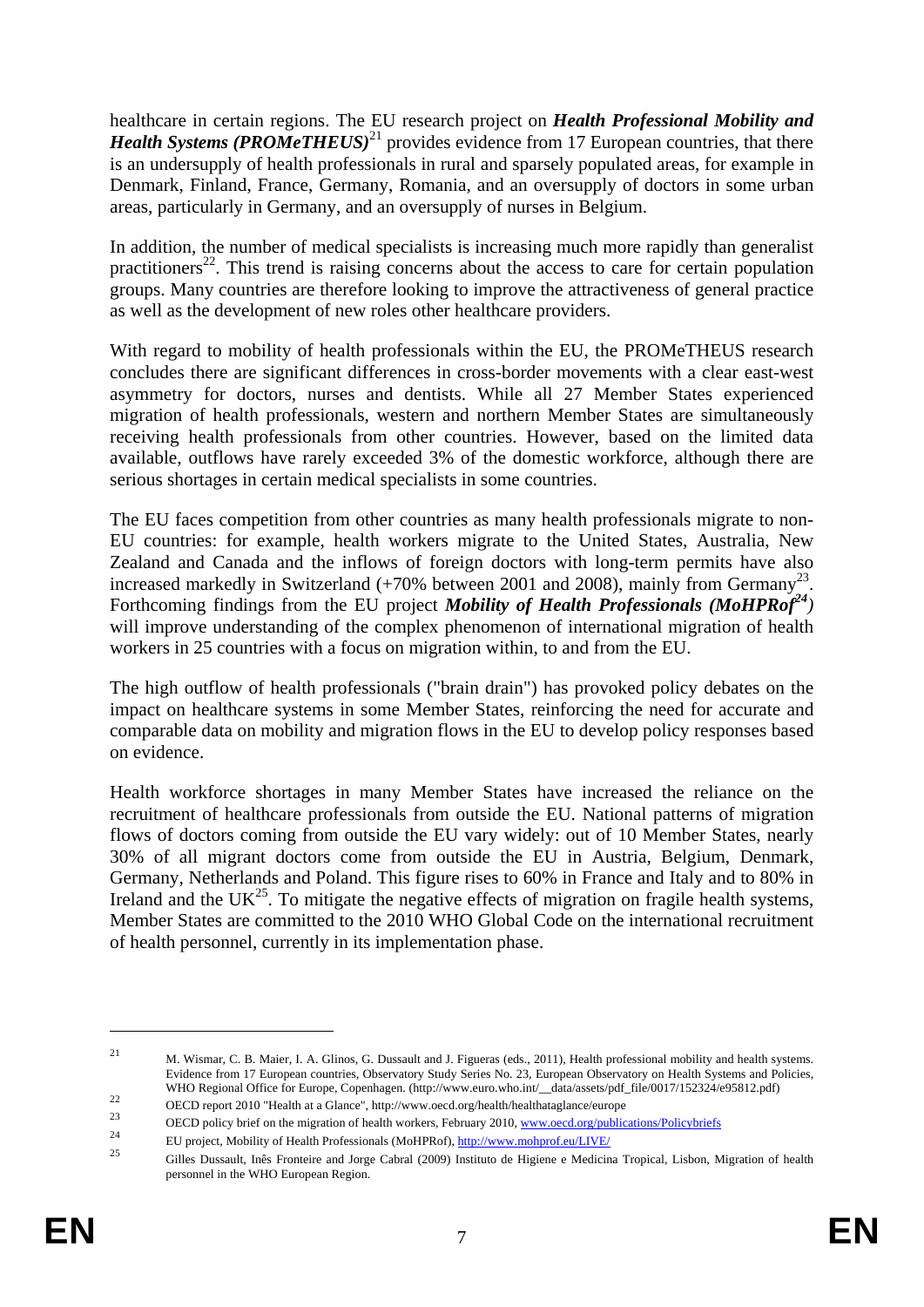### <span id="page-9-0"></span>**4. ACTIONS TO PROMOTE A SUSTAINABLE WORKFORCE FOR HEALTH IN EUROPE**

Recognising the European dimension of the above challenges, Member States agreed on the added value of European cooperation to help tackle EU health workforce shortages and invited the Commission to propose concrete actions in the following areas, bearing in mind the Member States competence for organising and delivering healthcare systems<sup>26</sup>:

- Forecasting workforce needs and improving workforce planning methodologies
- Anticipating future skills needs in the health professions;
- Share good practice on effective recruitment and retention strategies for health professionals

These areas for action reflect feedback from the Commission's public consultation on the Green Paper European Workforce for Health<sup>27</sup> which drew over 200 responses from a wide range of stakeholders, the majority of which saw added EU value in European collaboration to exchange best practice, to foster European networks and to improve European data on the health workforce.

## **4.1. Forecasting Health Workforce Needs**

Across the EU there is growing interest in the development of integrated health workforce planning and forecasting which takes account of a number of factors – the age, gender, number, specialisations and distribution of health workers, skills and competence mix, working practices – to develop policy interventions and inform investment decisions in education, training and recruitment to better match demand and supply of health professionals while offering long-term job prospects for healthcare workers.

A three year **EU joint action on forecasting health workforce needs for effective planning in the EU** will be launched by the end of 2012. This joint action, as foreseen in the 2012 work plan of the Health Programme28, will create a partnership of Member States and professional organisations to share good practice and to develop methodologies on forecasting health workforce and skill needs, workforce planning methods and to improve EU wide data availability on mobility and migration trends of health professionals.

To assist Member States with forecasting scenarios on the future training needs for health professionals, a study will be carried out, in cooperation with the OECD, on the structure and training capacities in the EU. Moreover, the Commission will work with partners in the EU joint action on workforce planning to **produce guidance to develop effective partnerships to make best use of training capacities** and to help respond to recent European Court of Justice cases on the mobility of medical students<sup>29</sup>.

<sup>26</sup> Council Conclusions (7 December 2010), Investing in Europe's health workforce of tomorrow: Scope for innovation and

collaboration.<br>
27 Commission report on the open consultation on the Green Paper on the European Health Workforce, 2010<br>
29 Commission Implementing Decision (2011/C/ 358/06

C-73/08; C-417/03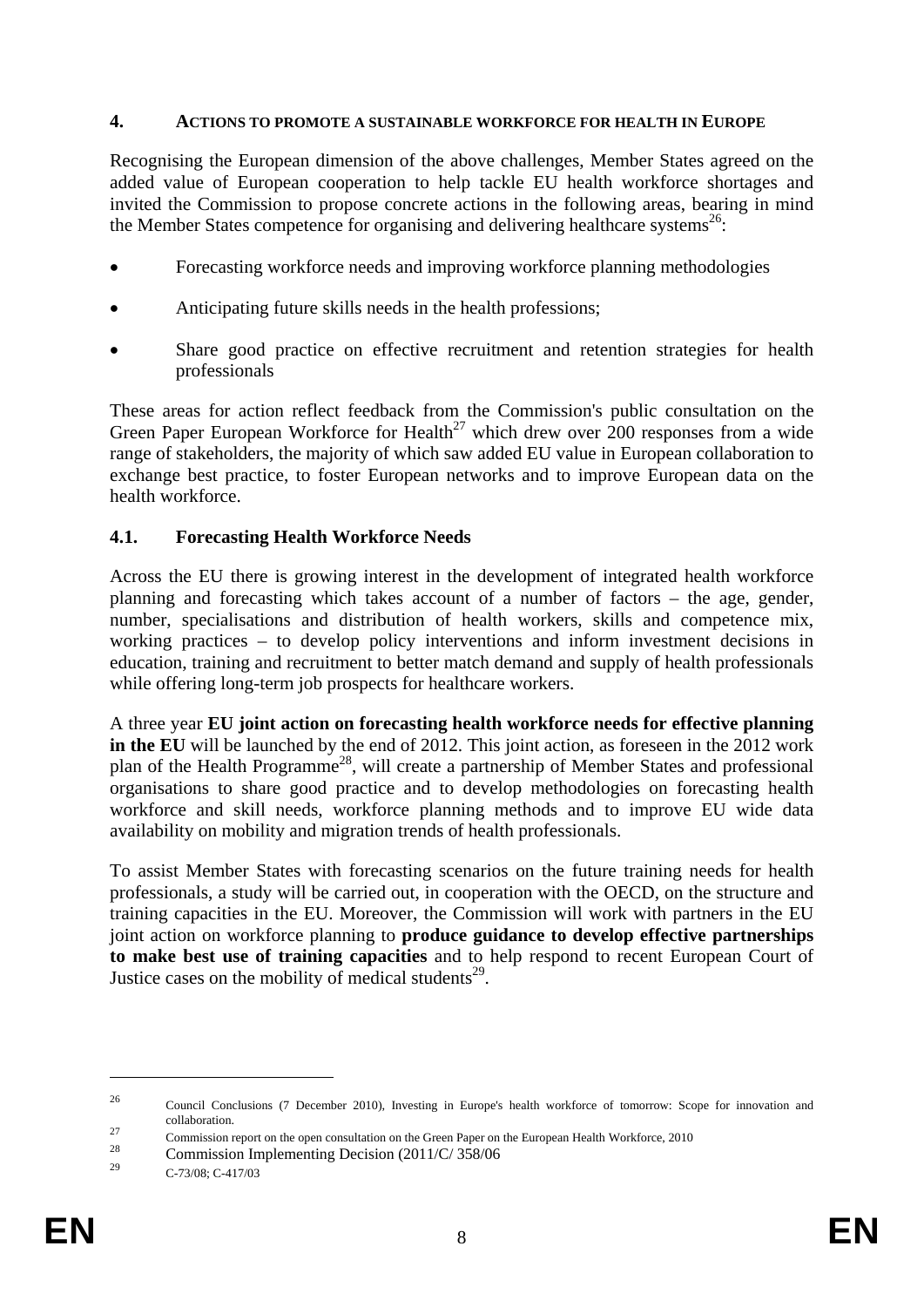# **4.2. Anticipating skills needs in the health professions**

Anticipating future skill needs for health professionals to meet new healthcare demands is a further challenge. Member States need to act swiftly to avoid skills mismatches and gaps in the healthcare sector to ensure tomorrow's health professionals are equipped with the right skills.

While national health authorities are responding to the challenge of delivering high quality healthcare in different ways, there are nonetheless common trends in the EU which are changing the way in which health professionals work and creating new employment opportunities in healthcare:

The **development of new integrated care delivery models** - with a shift from care in hospitals to the delivery of primary care closer to home - to cope with elderly patients with multiple chronic conditions, such as heart disease and diabetes, requires different skill mixes and, new ways of working within a wider interdisciplinary team.

The **growth of new technologies, new medical appliances and diagnostic techniques**, requires technical know-how in addition to clinical knowledge. The expansion of e-health, which enables distant diagnostics services, is leading to new ways of working and a new mix of skills including technical and e-skills. The expansion of telemedicine, to improve access to specialised health services will require doctors to work beyond the boundaries of face-to-face counselling and to be trained to work in a technological environment.

The operation of e-health systems such as telemonitoring for nurses or teleradiology will change work patterns and open new job opportunities in the healthcare sector, including the need for ICT specialists.



# **Figure 4: Health Professionals in Europe: New Roles, New Skills**

Source: European Hospital and Healthcare Federation (2009), *Health Professionals in Europe: New Roles, New Skills*

At the same time the increased use of telemedicine will help address shortages of health workers and secure better healthcare coverage in remote areas as it will enable medical specialists to provide quality services to more patients in different care settings and across different Member States.

Member States need to adjust their education and training curricula to fast moving changes in healthcare and to equip people with the right skills for the job market and improve their employability. These changes require increased coordination between education/training providers and employment to assess and anticipate the different mix of skills and competencies needed in the healthcare sector in the future.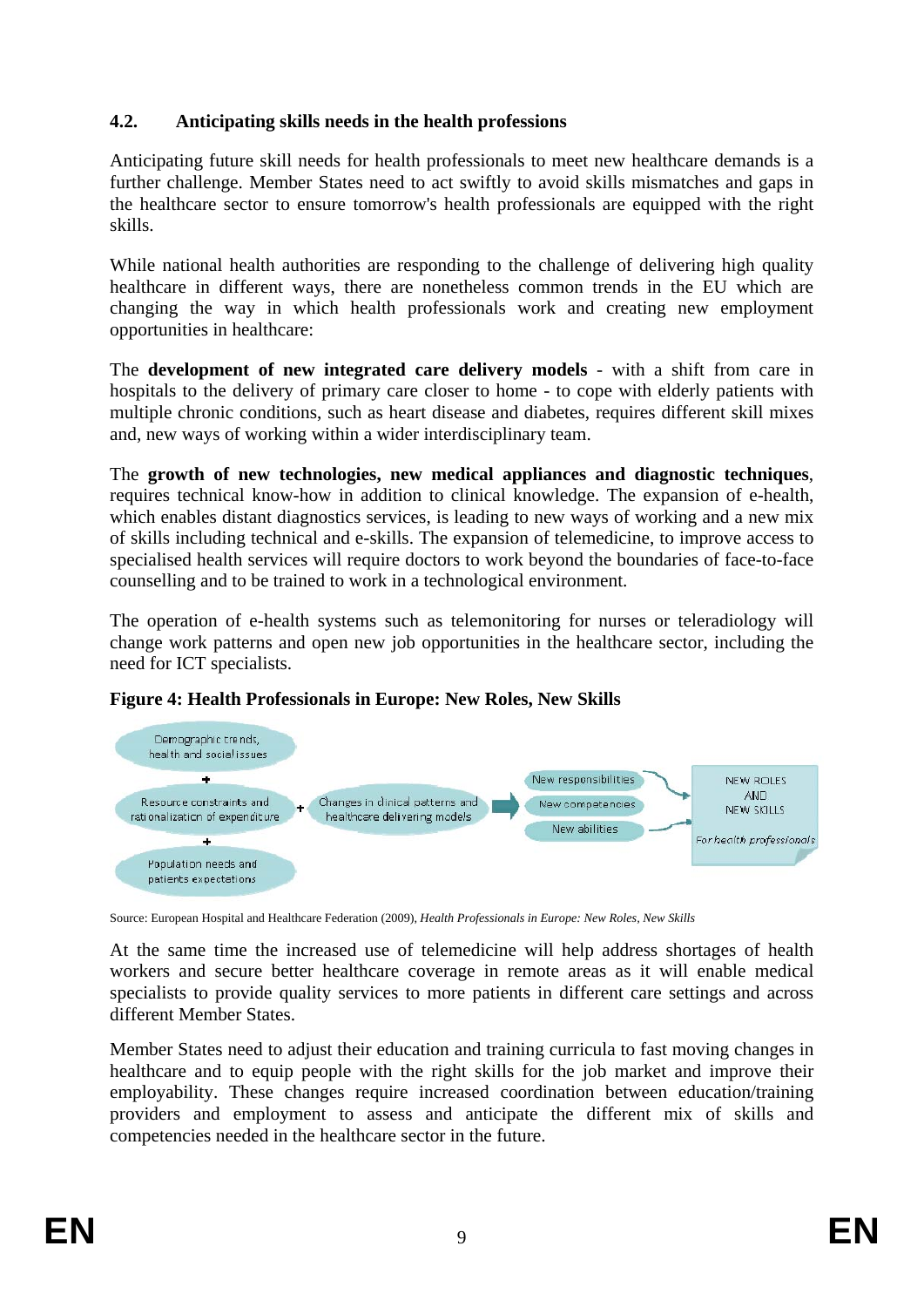At EU level, there are several actions under development to assist Member States to better anticipate skills' needs and competences in the healthcare sector: an **EU skills council in the area of nursing and care**, which will review the competence profiles of the nursing and care sector, and a **pilot health care assistants expert network and database**<sup>30</sup> which will examine the scope of skills and competences required from healthcare assistants for uptake by national education and training programmes. In addition, the EU joint action on health workforce planning (cf. 4.1.) will develop European guidelines on forecasting methodologies and analyse future skills need in the healthcare sector.

The outcomes from these initiatives will contribute to the **EU skills panorama**<sup>31</sup> to be launched by the end of 2012 will provide a comprehensive overview of emerging skills needs as they evolve up to 2020. Furthermore, the **common multilingual classification of occupations, qualifications and skills (ESCO),** will provide a resource for education and training providers in the healthcare sector. The outcome of these initiatives needs also to be aligned with the proposal on the modernisation of the Professional Qualifications Directive once agreed by the Council and the European Parliament.

To help bridge the gap between education and employment, a pilot **EU sector skills alliance in the healthcare sector** will seek to investigate the feasibility for developing new sector– specific curricula and innovative forms of vocational teaching and training $32$ .

Transnational mobility offers access to new jobs and new training opportunties to enhance skills. Intra-EU professional mobility, facilitated by the **Directive 2005/36/EC on the mutual recognition of professional qualifications**, can help address the mismatches between labour supply and demand, while offering health professionals new career and training opportunities or better pay and conditions. The Commission proposal to modernise the Directive<sup>33</sup> aims to simplify rules and make it easier for health and other regulated professionals to practise in other EU countries.

The EU funding programmes *Erasmus* and *Leonardo da Vinci*<sup>34</sup> and its proposed successor programme *Erasmus for All 2012-2014*<sup>35</sup> provide support for cross-border education and training, also for medical students and healthcare workers. More promotion could help raise the visibility of these programmes in the healthcare sector

Access to lifelong learning and **continuous professional development (CPD)** plays an important role to update professional competence and also to motivate and retain staff. The Directive on the mutual recognition of professional qualifications obliges Member States already since 2005 to ensure that individuals are able to **keep abreast of professional developments** to the extent necessary and the Commission's recent proposal would require Member States to report to the Commission and other Member States on their continuing education and training procedures related to the regulated health professions<sup>36</sup>.

 $\frac{\text{http://www.hca-network.eu}}{31}$  $\frac{\text{http://www.hca-network.eu}}{31}$  $\frac{\text{http://www.hca-network.eu}}{31}$ 

<sup>&</sup>lt;sup>31</sup> Communication "*Towards a job rich and inclusive recovery, COM add ref 2012* 

<sup>32</sup> *Erasmus Programme 2012*

[EC Directive on the mutual recognition of professional q](http://ec.europa.eu/dgs/education_culture/index_en.htm)ualifications, 2005/36/EC.<br>
http://ec.europa.eu/dgs/education\_culture/index\_en.htm<br>
35<br>
Frasmus for All, the EU Programme for Education, Training, Youth and Sport, CO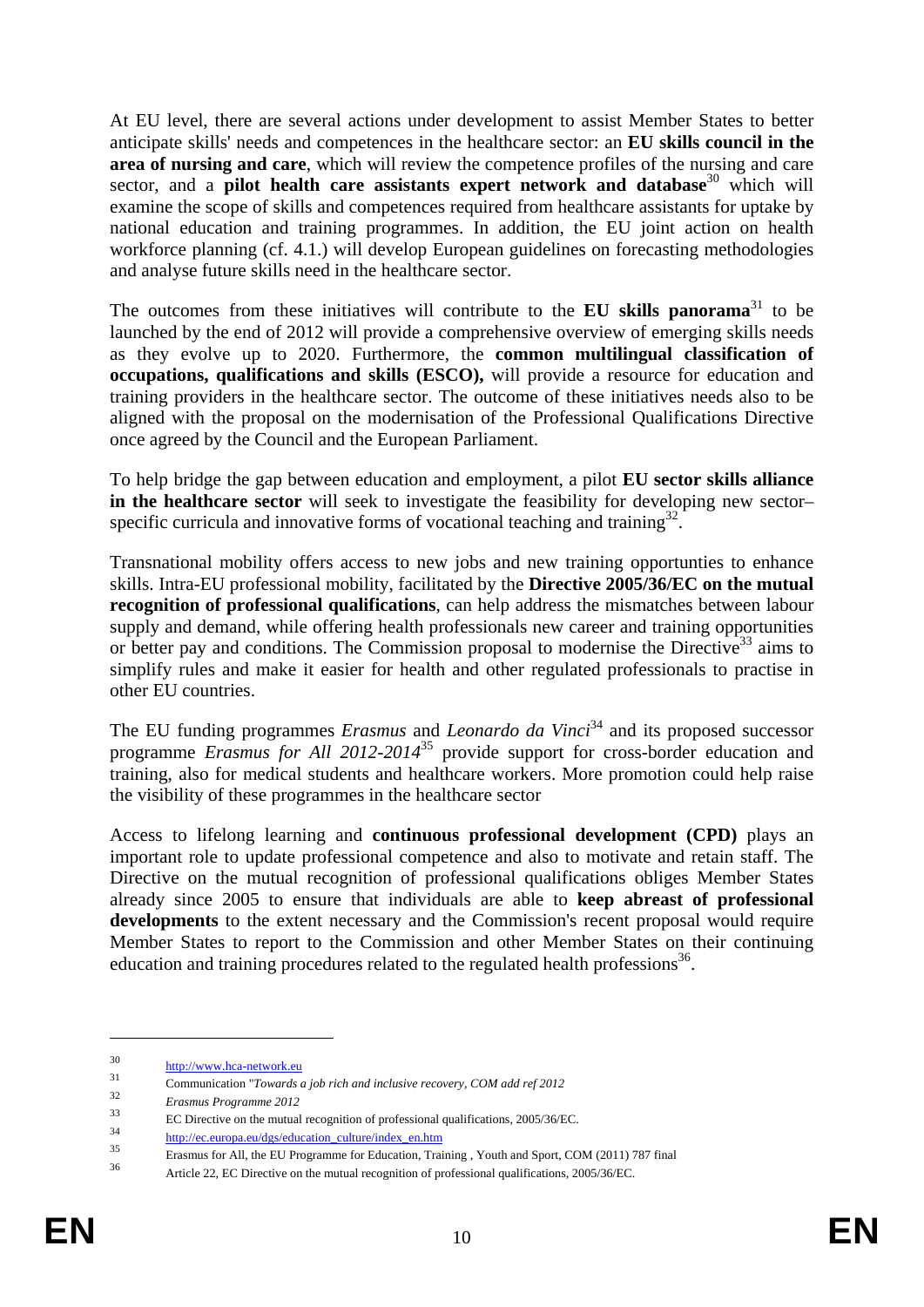CPD systems and regulations vary significantly across Member States and country specific data remain scarce. A majority of stakeholder respondents and the European Parliament<sup>37</sup> suggested that, while lifelong learning is a competence of the Member States, European collaboration in sharing good practice on CPD approaches and accreditation systems would also help improve mutual understanding between Member States.

## **4.3. Share good practice on effective recruitment and retention of health professionals**

To ensure a sustainable health workforce in the EU crucially depends on atttracting people to work in the healthcare services as well as retaining qualified experienced staff in a highly competitive global labour market.

Member States need to step up efforts **to attract and recruit young people into the health professions** and raise awareness in schools on the high employment potential of the healthcare sector and the wide variety of careers available in the healthcare sector requiring different skills and levels of qualifications. Moreover, return to work campaigns are important to attract experienced older health workers back into the professions.

While wage levels play a crucial role, non-financial factors such as a supportive and safe work environment are important to recruit and retain health workers, particularly women<sup>38</sup>, Moreover, recent evidence from the project *Nurse forecasting in Europe (RN4Cast*) suggests that low cost approaches to improve the hospital work environment, through nurse participation in decision-making or managerial support for nursing care for example, can retain staff. Workforce planning should therefore factor in an analysis of the work environment as it influences recruitment, retention, mobilty, performance and ultimately health outputs and quality of care<sup>39</sup>.

The **European Social Dialogue in the hospital and healthcare sector<sup>40</sup> has led to several** agreements aimed at improving working practices, among which Council Directive 2010/32/EC on the prevention of sharp injuries in the hospital and healthcare sector, the Code of Conduct on the Ethical Cross-Border Recruitment and Retention in the Hospital Sector, and the Framework of Actions on Recruitment and Retention. Working conditions are an important factor to retain workers in the health professions as they grow older and the Commission is working closely with the social partners, European Federation of Public Service Unions (EPSU) and European Hospital and Healthcare Employers Association (HOSPEEM), on the EU Social Dialogue Committee to develop common guidelines in relation to the ageing workforce As set out in the Commission's White Paper on sustainable pensions<sup>41</sup>, Member States need to adapt work place and labour market practices to improve opportunities for older workers.

<u>.</u>

<sup>37</sup> EP Report on the implementation of the Professional Qualifications Directive, Committee on the Internal Market and Consumer

Protection (2005/36/EC) (2011/2024(INI)). 38 WHO Policy *Brief How to create an attractive and supportive working environment for health professionals*, Health Evidence Network and the European Observatory on Health Systems and Policies, 2010

<sup>39&</sup>lt;br>
Interview with RN4Cast coordinator, http://www.rn4cast.eu/en/index.php<br>
http://ec.europa.eu/social/main.jsp?catId=480&langId=en&intPageId=37<br>
White Paper "An agenda for adequate, safe and sustainable pensions", COM (20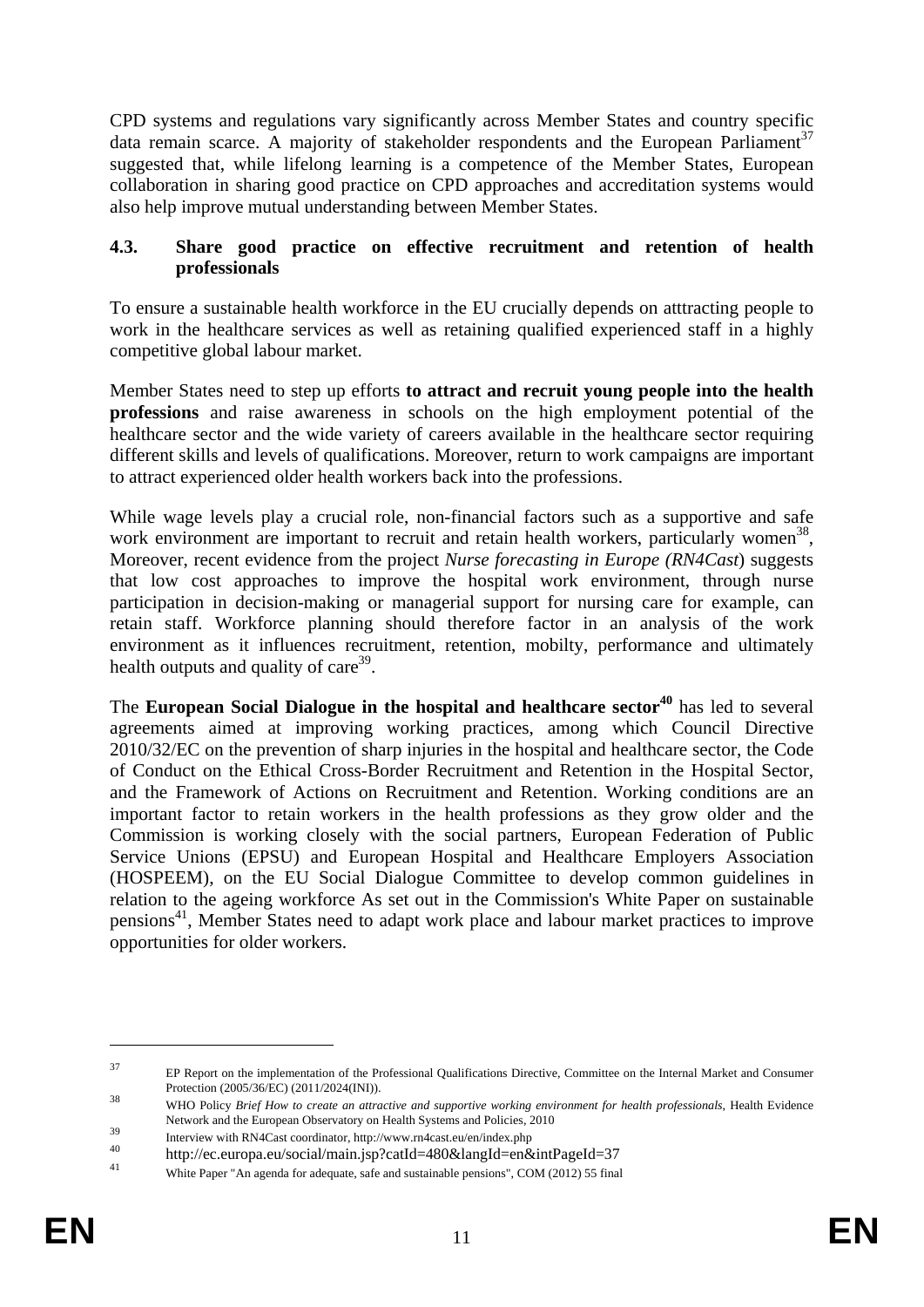Feedback from stakeholders and Member States<sup>42</sup> suggest that the EU could assist in further exploration of factors that contribute to a supportive working environment and that European cooperation could help promote good practice on innovative and effective recruitment and retention strategies in the EU.

## **4.4. Addressing the ethical recruitment of health professionals**

There is a range of EU policies in the fields of education, development aid and migration policy which support the implementation of the WHO Global Code on the international recruitment of health personnel and reinforce Member States' commitment to the Code to help reduce the negative impact of migrants' flow on fragile healthcare systems.

The EU Blue Card Directive which facilitates the admission of highly qualified migrants in the EU also allows Member States to reject applications in order to ensure ethical recruitment from countries suffering from a lack of qualified workers<sup>43</sup>, for example in the health sector. Member States using this possibility must communicate to the Commission and the other Member States the countries and sectors involved<sup>44</sup>. The Commission must present a report on the application of the Directive in 2014, which will be an occasion to look at how, and to what extent, these provisions on ethical recruitment have been used.

## <span id="page-13-0"></span>**5. DELIVERING THE ACTIONS**

Implementation of actions to tackle the challenges facing the EU health workforce requires **enhanced cooperation** - between the Commission, the Member States, stakeholders, social partners - and **improved coordination across a range of policies -** health, education, social policy, employment, internal market, development and cohesion.

**Member States are urged to maximise the use of European funding instruments** to support actions to tackle health workforce shortages and to boost job creation in the healthcare sector:

In line with the Common Strategic Framework<sup>45</sup>, the *proposed Cohesion and Structual Funds 2014-2020* could be used for investments in jobs in the healthcare sector, for example to support measures for upgrading skills and training as well as counselling on long-term employment opportunities in the healthcare sector.

The EU programmes *Leonardo da Vinci*<sup>46</sup> and *Erasmus*<sup>47</sup> and the proposed successor *"Erasmus for All<sup>'48</sup>* support cross-border education and training projects to help healthcare workers to develop new skills and to support schemes to attract young people into the healthcare sector.

<sup>42</sup> Council Conclusions *Scope of innovation and collaboration*, 7 December 2010<br>44 Article 8(2) and recital 22

 $44 \over 45$  Article 20

<sup>&</sup>lt;sup>45</sup> Common Strategic Framework

<sup>&</sup>lt;sup>46</sup> Leonardo Da Vinci Programme, <u>http://ec.europa.eu/education/programmes/leonardo/leonardo\_en.html</u>

Erasmus Programme[, http://ec.europa.eu/education/lifelong-learning-programme/doc80\\_en.htm](http://ec.europa.eu/education/lifelong-learning-programme/doc80_en.htm) COM(2011) 787 final Communication from the Commission to the European Parliament, the Council, the European Economic and Social Committee and the Committee of the Regions Erasmus For All: The EU Programme for Education, Training, Youth and Sport